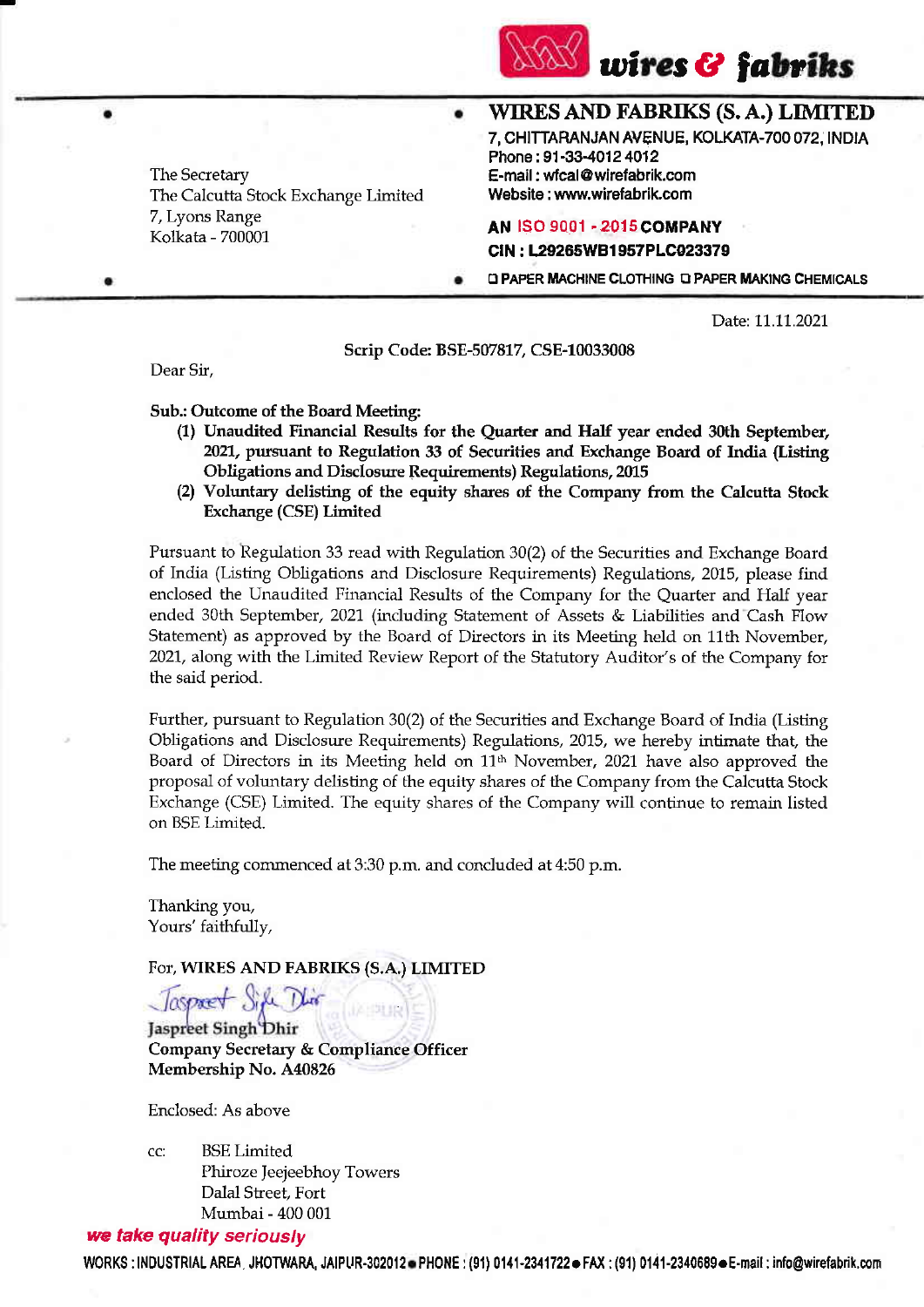# Jain Shrimal & Co.

Chartered Accountants 62, Gangwal Park, M. D. Road, Jaipur-302004 T-0141-2613966, E- legal@jainshrimal.com, W-www.jainshrimal.com

## LIMITED REVIEW REPORT ON THE UNAUDITED FINANCIAL RESULTS FOR THE OUARTER AND HALF YEAR ENDED 3OTH SEPTEMBER, 2OZ1

Review reporl to The Board of Directors Wires and Fabriks (S.A.) Limited Kolkata

We have reviewed the accompanying statement of unaudited financial results of Wires and Fabriks (S.A.) Limited ("the Company") for the period ended 30th September, 2021. This statement is the responsibility of the Company's Management and has been approved by the Board of Directors. Our responsibility is to issue a report on these financial statements based on our review,

We conducted our review of the Statement in accordance with the Standard on Review Engagements (SRE) 2410 "Review of Interim Financial Information Performed by the Independent Auditor of the Entity", issued by the Institute of Chartered Accountants of India. This standard requires that we Plan and perform the review to obtain moderate assurance as to whether the financial statements are free of material misstatement. A review is limited primarily to inquiries of company personnel and analytical procedures applied to financial data and thus provides less assurance than an audit. We have not performed an audit and accordingly, we do not express anaudit opinion.

Based on our review conducted as above, nothing has come to our attention that causes us to believe that the accompanying statement of unaudited financial results prepared in accordance with applicable accounting standards and other recognized accounting practices and policies has not disclosed the information required to be disclosed in terms of Regulation 33 of the sEBI (Listing obligations and Disclosure Requirements) Regulations, 2015 including the manner in which it is to be disclosed, or that it contains any material misstatement.

> For Jain Shrimal & Co. Chartered Accountants (Firm Registration No. 001704C)

Innal



Narendra Shrimal Partner Membership No. 70902 UDIN: 21070902AAAAHV1129

Place: ]aipur Date: 11<sup>th</sup> November, 2021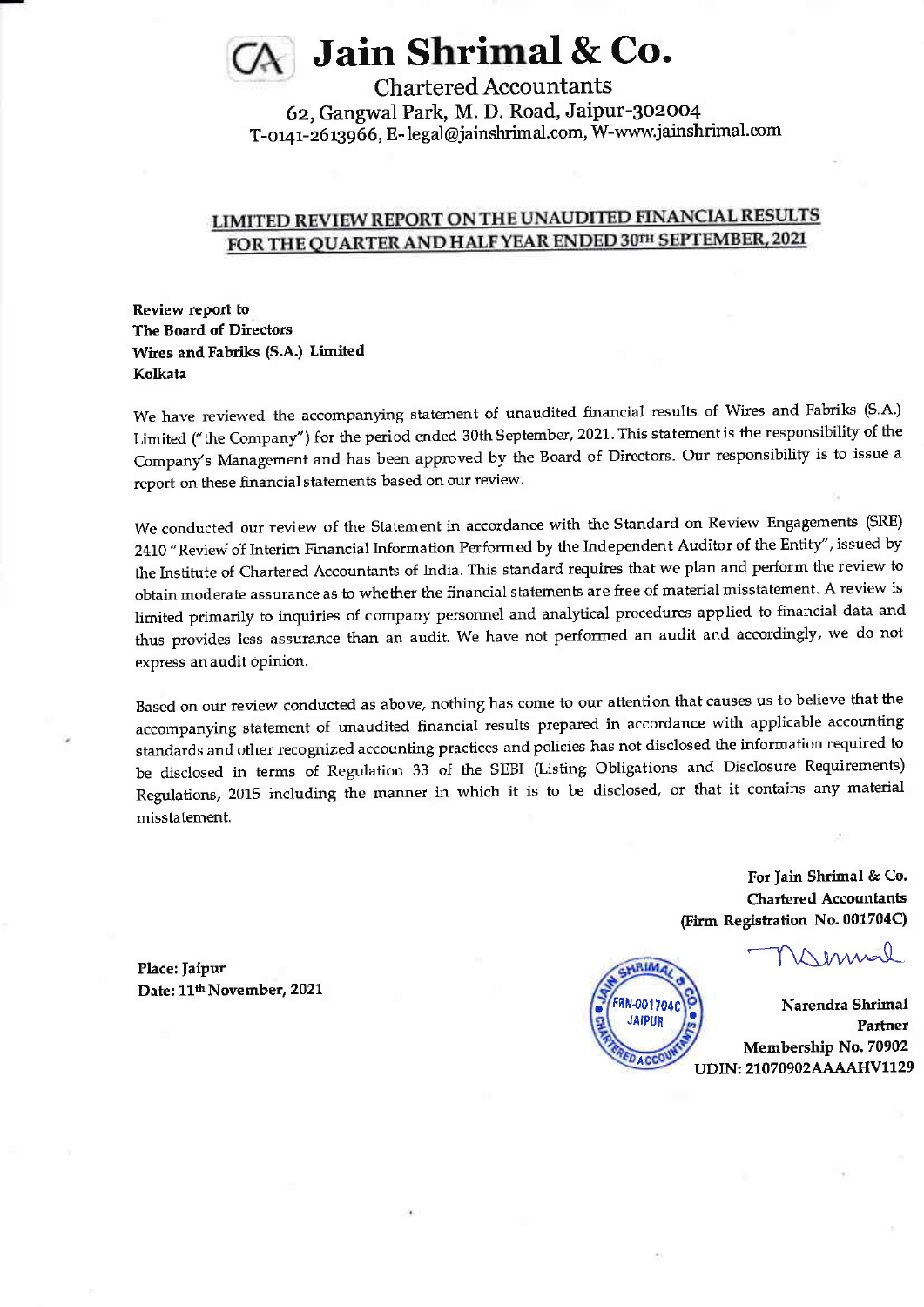# **WIRES & FABRIKS (S.A.) LIMITED**

Regd. Off. 7, C. R. Avenue, Kolkata -700 072<br>E-mail: ig@wirefabrik.com, CIN L29265WB1957PLC023379

| Particulars                                                                                                                         | Statement of Standalone Unaudited Financial Results for the Quarter and Six Months ended 30th September, 2021<br><b>Ouarter Ended</b> |           |           | Six Months Ended |           | Year Ended        |
|-------------------------------------------------------------------------------------------------------------------------------------|---------------------------------------------------------------------------------------------------------------------------------------|-----------|-----------|------------------|-----------|-------------------|
|                                                                                                                                     | 30.09.21                                                                                                                              | 30.06.21  | 30.09.20  | 30.09.21         | 30.09.20  | 31.03.21          |
|                                                                                                                                     | Unaudited                                                                                                                             | Unaudited | Unaudited | Unaudited        | Unaudited | Audited           |
| 1 Revenue from operations                                                                                                           | 2335.68                                                                                                                               | 1995.73   | 2215.41   | 4331.41          | 3769.58   | 8923.85           |
| $2$ Other income                                                                                                                    | 1.53                                                                                                                                  | 2.20      | 3.25      | 3.73             | 113.15    | 138.76            |
| Total Income (1+2)                                                                                                                  | 2337.21                                                                                                                               | 1997.93   | 2218 66   | 4335.14          | 3882.73   | 9062.61           |
| 4 Expenses                                                                                                                          |                                                                                                                                       |           |           |                  |           |                   |
| (a) Cost of materials consumed                                                                                                      | 585.52                                                                                                                                | 613.67    | 707.64    | 1199.19          | 1228.11   | 2513.11           |
| (b) Purchase of stock-in-trade                                                                                                      | 50.19                                                                                                                                 | 0.00      | 34.90     | 50.19            | 49.66     | 115.41            |
| (c) Changes in inventories of finished goods, stock-in-trade and work-<br>in-progress                                               | 112.66                                                                                                                                | 233.72    | $-39.09$  | $-121.06$        | $-273.32$ | 250.28            |
| (d) Employee benefits expenses                                                                                                      | 571.98                                                                                                                                | 567.70    | 490.66    | 1139.68          | 984.05    | 1942.34           |
| (e) Finance costs                                                                                                                   | 47.06                                                                                                                                 | 56.20     | 71.04     | 103.26           | 140.57    | 217.43            |
| (f) Depreciation & amortisation expenses                                                                                            | 206.37                                                                                                                                | 206.03    | 199.44    | 412.40           | 394.82    | 831.46            |
| (g) Other Expenditure                                                                                                               | 757.71                                                                                                                                | 782 87    | 751.36    | 1540.58          | 1354 18   | 3154.79           |
| Total expenses (4)                                                                                                                  | 2331.49                                                                                                                               | 1992.75   | 2215.95   | 4324.24          | 3878.07   | 9024.82           |
| $5$ Profit/ (Loss) before exceptional items & tax (3-4)                                                                             | 5.72                                                                                                                                  | 5.18      | 2.71      | 10.90            | 4.66      | 37.79             |
| 6 Exceptional Items                                                                                                                 |                                                                                                                                       |           |           |                  |           | ۰                 |
| $7$ Profit/ (loss) before tax (5-6)                                                                                                 | 5.72                                                                                                                                  | 5.18      | 2.71      | 10.90            | 4.66      | 37.79             |
| 8 Tax Expenses                                                                                                                      |                                                                                                                                       |           |           |                  |           |                   |
| (a) Current tax                                                                                                                     | 0.00                                                                                                                                  | 0.00      | 12.00     | 0.00             | 22.00     | 84.01             |
| (b) Deferred tax                                                                                                                    | $-19.62$                                                                                                                              | $-8.92$   | $-23.24$  | $-28.54$         | $-45.06$  | $-93.01$          |
| $9$ Profit / (loss) for the period (7-8)                                                                                            | 25.34                                                                                                                                 | 14.10     | 13.95     | 39.44            | 27.72     | 46.79             |
| 10 Other comprenhensive income (Net)                                                                                                | ٠                                                                                                                                     | ۰         | ٠         | ۰                | ×         | 9.52              |
| 11 Total comprenhensive income for the period $(9+10)$ (comprising<br>profit/ (loss) and other comprehensive income for the period) | 25.34                                                                                                                                 | 14.10     | 13.95     | 39.44            | 27.72     | 56.31             |
| 12 Paid-up equity share capital (face value Rs. 10/- per share)<br>13 Reserves (excluding Revaluation Reserve)                      | 305.63                                                                                                                                | 305.63    | 305.63    | 305.63           | 305.63    | 305.63<br>4212.38 |
| 14 Earning per share (not annualised, In Rs.):                                                                                      |                                                                                                                                       |           |           |                  |           |                   |
| (a) Basic                                                                                                                           | 0.83                                                                                                                                  | 0.46      | 0.46      | 1.29             | 0.91      | 1,53              |
| (b) Diluted                                                                                                                         | 0.83                                                                                                                                  | 0.46      | 0.46      | 1,29             | 0.91      | 1.53              |

Notes:

1 The above results were reviewed by the Audit Committee & thereafter approved by the Board of Directors in their meetings held on 11th November, 2021.

2 The outbreak of COVID-19 pandemic across the world including India has impacted business. The Company has made assessment of possible impact of COVID-19 and continue to monitor changes in future economic conditions. However the impact of COVID-19 pandemic may be different from that estimated as at the date of approval of this financial result.

3 Previous year/ quarter figures have been re-arranged/ re-grouped wherever considered necessary.

| Place: Jaipur<br>Date: 11.11.2021 |              |               |                     | for Wines & Fabriks (S.A.) Ltd.<br>M. Kus fan (Managine-) |
|-----------------------------------|--------------|---------------|---------------------|-----------------------------------------------------------|
|                                   | Paper Machin |               | er Making Chemicals |                                                           |
|                                   |              | <b>JAIPUR</b> |                     |                                                           |
|                                   |              |               |                     |                                                           |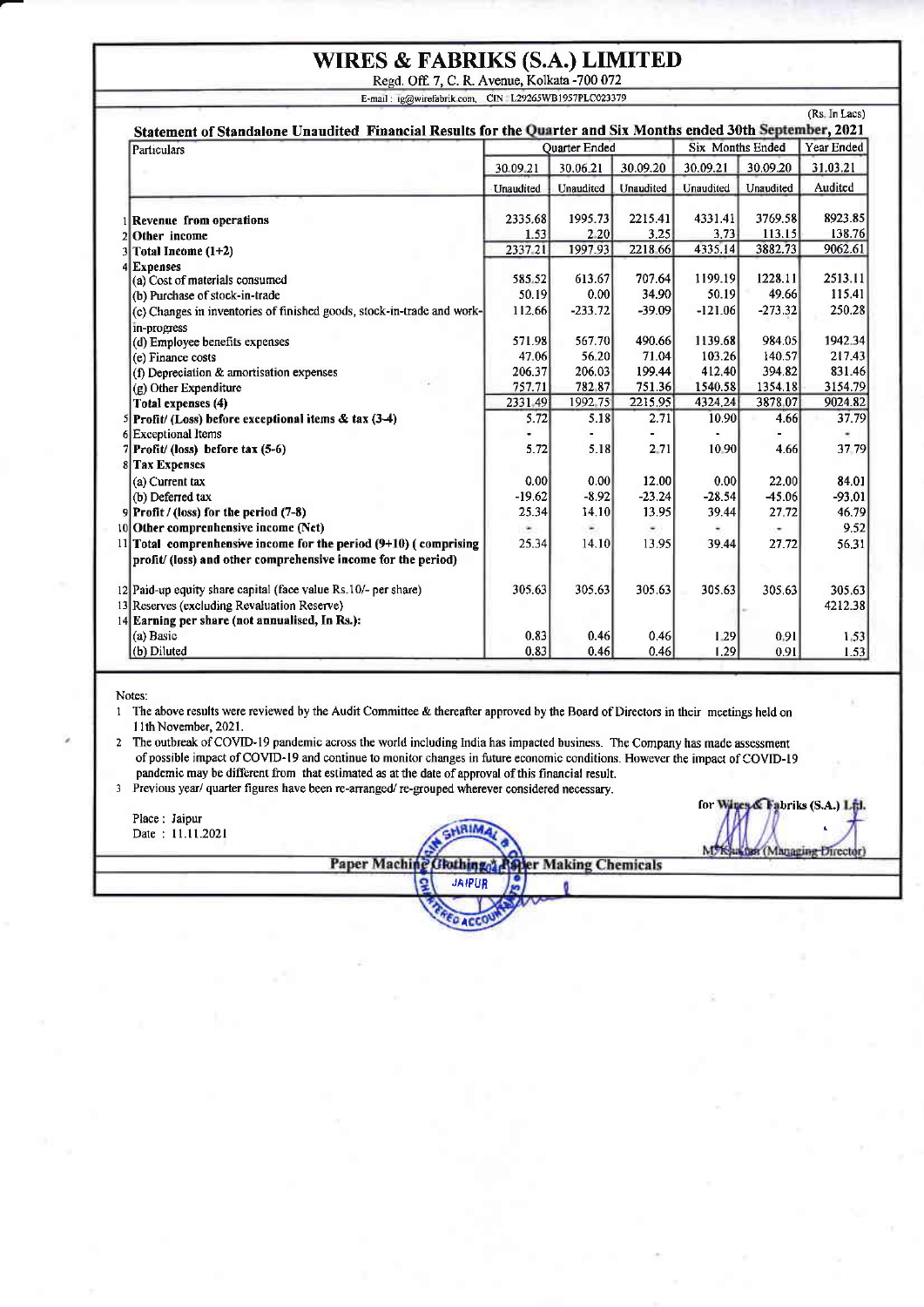## WIRES & FABRIKS (S.A.) LIMITED

| <b>Particulars</b>                            |             | (Rs. In Lacs)                                                                                               |
|-----------------------------------------------|-------------|-------------------------------------------------------------------------------------------------------------|
|                                               | As at       | As at                                                                                                       |
|                                               | 30.09.2021  | 31.03.2021                                                                                                  |
|                                               | (Unaudited) | (Audited)                                                                                                   |
| <b>ASSETS</b><br>A.                           |             |                                                                                                             |
| <b>Non Current Assets</b>                     |             |                                                                                                             |
| Property, Plant and Equipment<br>a)           | 3960.04     | 4347.64                                                                                                     |
| Capital Work-in-progress<br>b)                | 609.14      | 164.53                                                                                                      |
| <b>Right-of-use Assets</b><br>c)              | 12.83       | 13.51                                                                                                       |
| <b>Intangible Assets</b><br>d)                | 0.74        | 1.03                                                                                                        |
| <b>Financial Assets:</b><br>e)                |             |                                                                                                             |
| (i) Investments                               |             |                                                                                                             |
| (ii) Loans                                    | 27.15       | 26.15                                                                                                       |
| (iii) Other Financial Assets                  | 9.00        |                                                                                                             |
| <b>Other Non Current Assets</b><br>f)         | 830.81      | 544.38                                                                                                      |
| <b>Total Non Current Assets</b>               | 5449.71     | 5097.24                                                                                                     |
| <b>Current Assets</b>                         |             |                                                                                                             |
| Inventories<br>a)                             | 1858.15     | 1391.05                                                                                                     |
| <b>Financial Assets:</b><br>b)                |             |                                                                                                             |
| (i) Trade Receivables                         | 2454.78     | 2783.41                                                                                                     |
| (ii) Cash and Cash Equivalents                | 160.23      | 15.23                                                                                                       |
| (iii) Other Bank Balances                     | 675.48      | 18.67                                                                                                       |
| (iv) Other Financial Assets                   | 24.72       | 17.88                                                                                                       |
| Current Tax Assets (Net)<br>c)                |             |                                                                                                             |
| <b>Other Current Assets</b><br>d)             | 852.29      | 758.06                                                                                                      |
| <b>Total Current Assets</b>                   | 6025.65     | 4984.30                                                                                                     |
| <b>TOTAL - ASSETS</b>                         | 11475.36    | 10081.54                                                                                                    |
| <b>EQUITY AND LIABILITIES</b><br>B.           |             |                                                                                                             |
|                                               |             |                                                                                                             |
| <b>Equity</b>                                 |             |                                                                                                             |
| <b>Equity Share capital</b><br>a)             | 305.63      | 305.63                                                                                                      |
| Other Equity<br>b)                            | 4248.77     | 4212.37                                                                                                     |
| <b>Equity</b>                                 | 4554.40     | 4518.00                                                                                                     |
| <b>Non Current Liabilities</b>                |             |                                                                                                             |
| a) Financial Liabilities                      |             |                                                                                                             |
|                                               |             | 2137.12                                                                                                     |
| (i) Borrowing                                 | 2253.90     |                                                                                                             |
| Provisions<br>b)                              | 128.15      |                                                                                                             |
| Deferred Tax Liabilities (net)<br>c)          | 179.92      |                                                                                                             |
| Other Non Current Liabilities<br>$\mathbf{d}$ | 244.06      |                                                                                                             |
| <b>Total Non Current Liabilities</b>          | 2806.03     |                                                                                                             |
| <b>Current Liabilities</b>                    |             |                                                                                                             |
| <b>Financial Liabilities</b><br>a)            |             |                                                                                                             |
| Borrowings<br>(i)                             | 1252.45     |                                                                                                             |
| (ii) Trade Payables                           | 588.39      |                                                                                                             |
| (iii) Other Financial Liabilities             | 936.69      |                                                                                                             |
| b) Current Tax Liabilities (Net)              | 13.54       |                                                                                                             |
| c) Other Current Liabilities                  | 787.82      |                                                                                                             |
| Provisions<br>d)                              | 536.04      |                                                                                                             |
| <b>Total Current liabilities</b>              | 4114.93     | 128.15<br>210.31<br>244.06<br>2719.64<br>213.55<br>425.40<br>947.47<br>21.06<br>742.05<br>494.37<br>2843.90 |

a

**RN-001704** 

### Statement of Assets and Liabilities as per Regulation 33 of SEBI ( Listing Obligations & Disclosure Requirements ) Regulations, 2015

Place: Jaipur Dated: I1.11.2021 M. Khaitan (Managing Director)